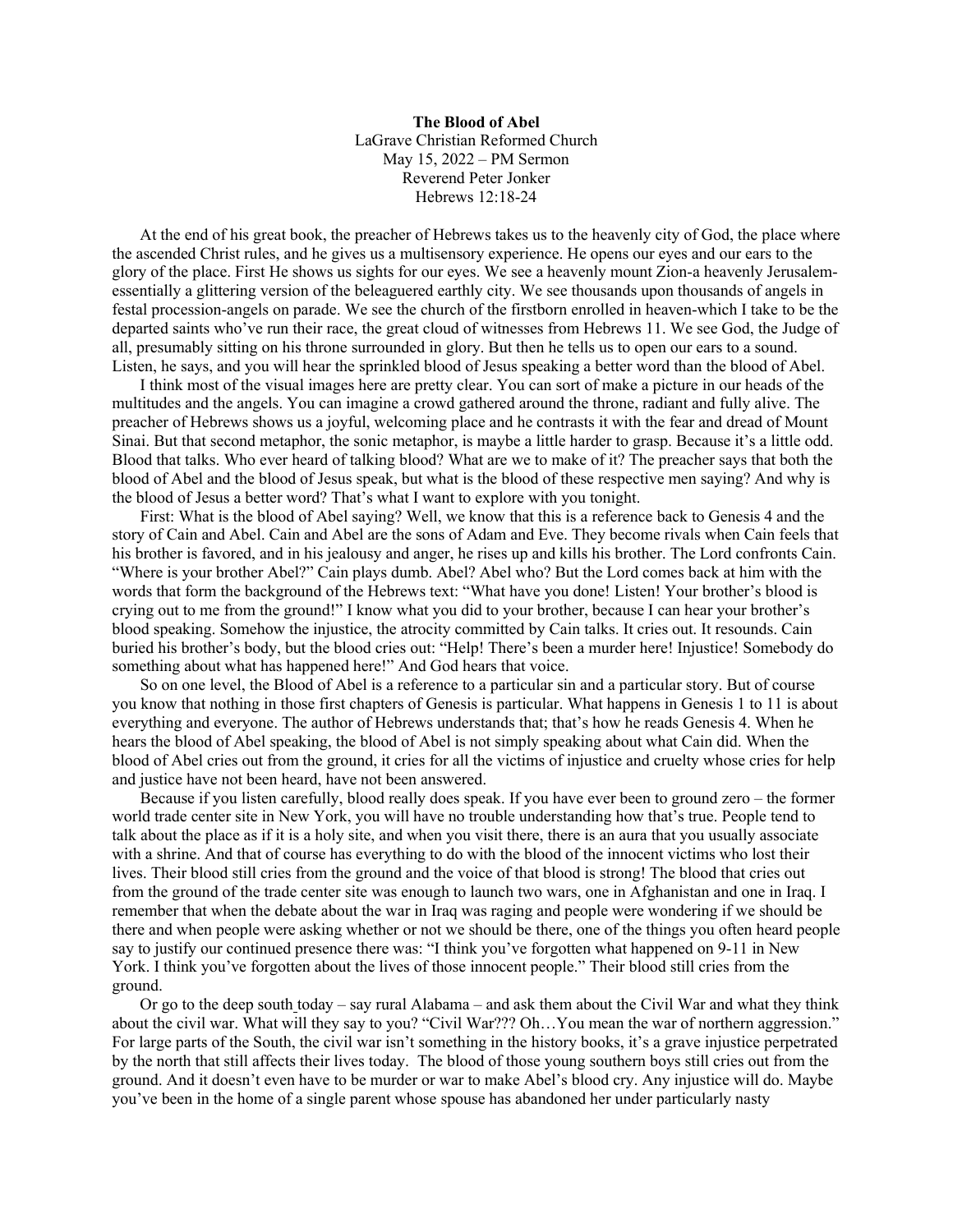circumstances. And the pain of that act resounds. There is an aura of pain about the place. It's almost haunted. As if the blood still cries out from the ground. I've met middle aged men and women still visibly devastated by bullying they received when they were in middle school. They still shake when they tell you about it. The blood still cries from the ground. Abel's blood is still a loud and compelling voice. In a thousand languages, in every corner of the earth, it cries out.

Because Abel's blood speaks in such a loud voice. Because the voice of Abel's blood is inescapable, it will provoke a response. Look around and you will see all sorts of attempts to answer its cries. Genesis 4:19-24 passage shows one of those typical responses. That's the response of Lamech. Lamech is Cain's descendant. In Genesis 4, he speaks to his wives and shares his strategy for living in a violent world, a world where people kill each other and blood cries out from the ground.

Lamech's solution? Take it upon yourself to even the score. When someone hits you, hit back harder. Don't be a doormat. People understand strength. So when someone does you wrong, come back at them HARD. Notice that when Lamech gives his solution to the voice of injustice, he preaches it as a kind of gospel. His wives are his congregation: "Listen up O wives! Hear what I have to say: A man wounds me…I will kill him. A man strikes me – even if he is young and strong, I will take him down! Ruthlessness my dears! Strength! That's what it takes in this world. Killer instinct. Nice guys finish last. Cain was my ancestor, but do you know what his problem was? He wasn't strong enough. If Cain is avenged 7 times. I will be avenged 77 times!" This is Lamech's 'gospel.' This is Lamech's way of handling the cry of ancestral blood.

Lamech's gospel has disciples. Niccolo Machiavelli for instance. Machiavelli, the Florentine political philosopher and author of the famous book, *The Prince*. He lived right around the time of Calvin and Luther, and in his own way he was part of a reformation, but not a Christian reformation. In *The Prince*, Machiavelli preached a gospel of strength. Machialvelli was openly contemptuous about the way of Jesus or any philosophy of life with high moral ideals. Peter Kreeft described Machiavelli's view of Christian ideals this way: "Machiavelli's argument was that traditional morals were like the stars; beautiful but too distant to cast any useful light on our earthly path. We need instead man-made lanterns; in other words, attainable goals."

 And those goal should be achieved by force. He saw all of human life and history as determined by only two forces: virtu (force) and fortuna (chance). And in such a world, brute strength and propaganda were the tools the prince needed to keep order. "It is far better to be feared than loved...[for] men worry less about doing an injury to one who makes himself loved than to one who makes himself feared. The bond of love is one which men, wretched creatures that they are, break when it is to their advantage to do so, but fear is strengthened by a dread of punishment which is always effective." In Machiavelli's view you had to be willing to do cruel and immoral things for the sake of success. For example, in chapter 3 he suggests that a really good strategy for securing a newly conquered land is kill everyone in the ruling family and then make sure life goes on as usual for the rest of the people. There are lots of modern leaders who practice some version of Machiavelli's ideas. There are lots of modern people who are disciples of Lamech and Machiavelli. Machiavelli addressed princes and rulers in his book, but governments aren't the only place where disputes arise and blood cries out. Every day, and I do mean every day, probably a dozen times every day we come into situations where someone else's will comes into conflict with ours. In those situations, Lamech and Machiavelli say push. Fight. Be ruthless.

Is this the best we can hope for? A world where Abel's blood cries out for the ground and the best answer we can come up with is Lamech's brute force?

Here's why the preacher of Hebrews so excited! Because he knows there is a different answer to the blood of Abel than Lamech's way. The preacher hears that better voice. The answer to the blood of Abel that rings forth from the heavenly courtroom where the angels march in festal procession is the voice of the blood of Jesus. Jesus is a prince. Jesus is a king, a ruler. But he didn't rise to his power by following Machiavelli's recipe. He got there by emptying himself and taking the form of a servant. That's why God raised him up and gave him the name that is above all names. He did it through grace and mercy. What does the blood of Jesus say? It says: "I have not come to save the righteous, but sinners." It says, "Father forgive them, they don't know what they're doing." It says, "Do not overcome evil with evil, but overcome evil with good." It says "Love your enemies and pray for those who persecute you. It says, "This is my blood given for the complete forgiveness of all your sins." It says, "And here's how often you ought to forgive the person who sins against you, not 7 times, but 77 times." It says, "Behold I am making all things new." If the world of Lamech is a world without grace, the Kingdom of Jesus is a world with grace at the very center. When grace and mercy are